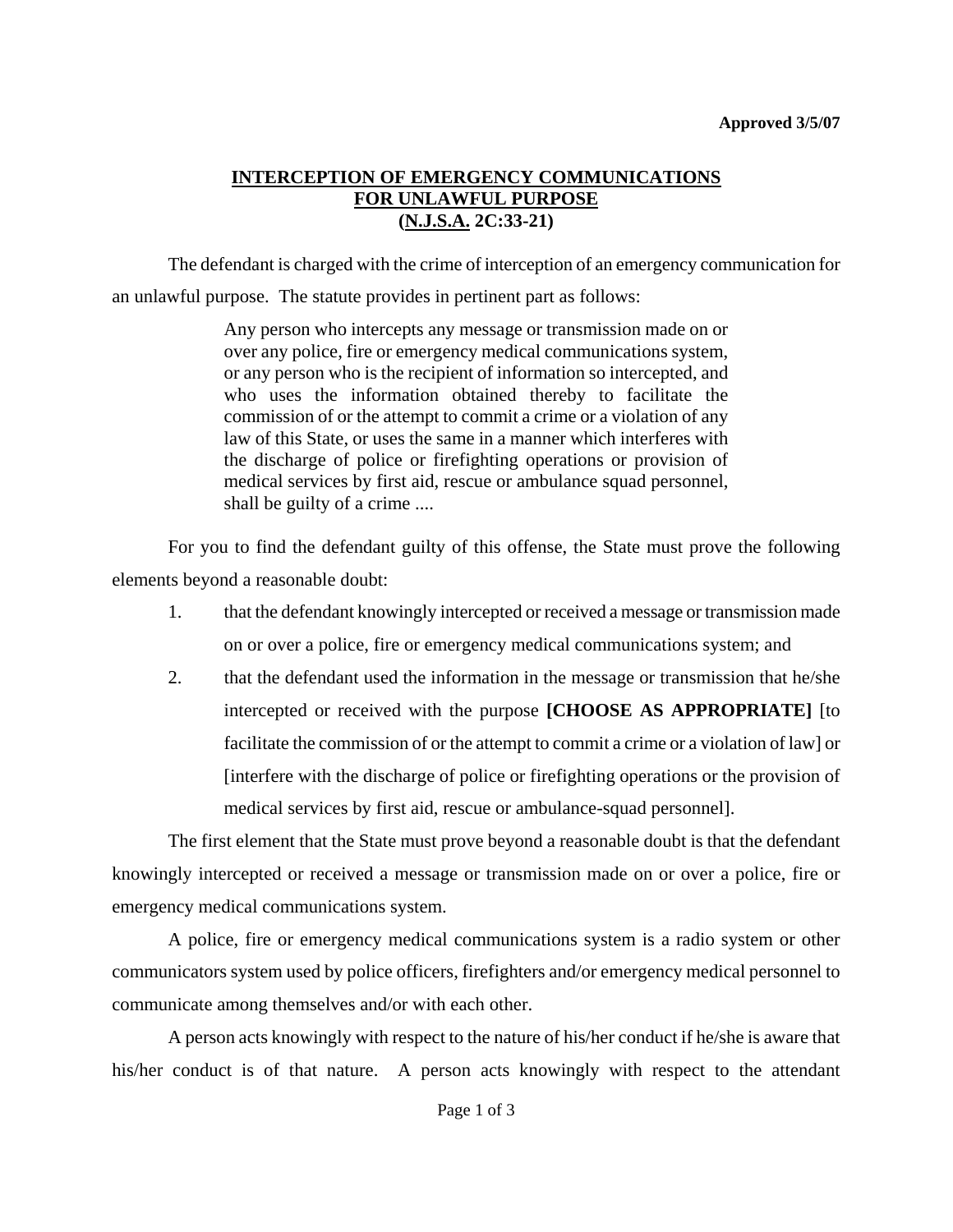## **INTERCEPTION OF EMERGENCY COMMUNICATIONS FOR UNLAWFUL PURPOSE (N.J.S.A. 2C:33-21)**

ł

circumstances if he/she is aware that such circumstances exist or is aware of a high probability of their existence. A person acts knowingly with respect to a result of his/her conduct if he/she is aware that it is practically certain that his/her conduct will cause such a result.

Knowledge is a condition of the mind. It cannot be seen. It can only be determined from the defendant's conducts, words or acts. A state of mind is rarely susceptible of direct proof but must ordinarily be inferred from the facts. Therefore, it is not necessary that the State produce witnesses to testify that an accused said that he/she had a certain state of mind when he/she did a particular thing. It is within your power to find that such proof has been furnished beyond a reasonable doubt by inference which may arise from the nature of his/her acts and conduct and from all he/she had and did at the particular time and place and from all the surrounding circumstances established by the evidence.

The second element that the State must prove beyond a reasonable doubt is that the defendant used the information in the message or transmission that he/she intercepted or received with the purpose **[CHOOSE AS APPROPRIATE]** [to facilitate the commission of or the attempt to commit a crime or a violation of law]<sup>[1](#page-0-0)</sup> or [interfere with the discharge of police or firefighting operations or the provision of medical services by first aid, rescue or ambulance-squad personnel.] I have used the term "purposely." A person acts purposely with respect to the nature of his/her conduct or a result thereof if it is his/her conscious object to engage in conduct of that nature or to cause such a result. In other words, a person acts purposely if he/she means to act in a certain way or to cause a certain result. A person acts purposely with respect to attendant circumstances if the person is aware of the existence of such circumstances or believes or hopes that they exit. Purpose, like knowledge or "knowing," is a condition of the mind. It cannot be seen. Therefore, it is not necessary that the State produce witnesses to testify that an accused said that he/she had a certain state of mind when he/she did a particular thing. It is within your power to find that such proof has been furnished beyond a

<span id="page-1-0"></span><sup>1</sup> When the case involves an attempt theory, attempt should be charged. See Model Charge for N.J.S.A. 2C:5-1. Note that attempt requires a purposeful state of mind. State v. Robinson, 136 N.J. 476 (1994).